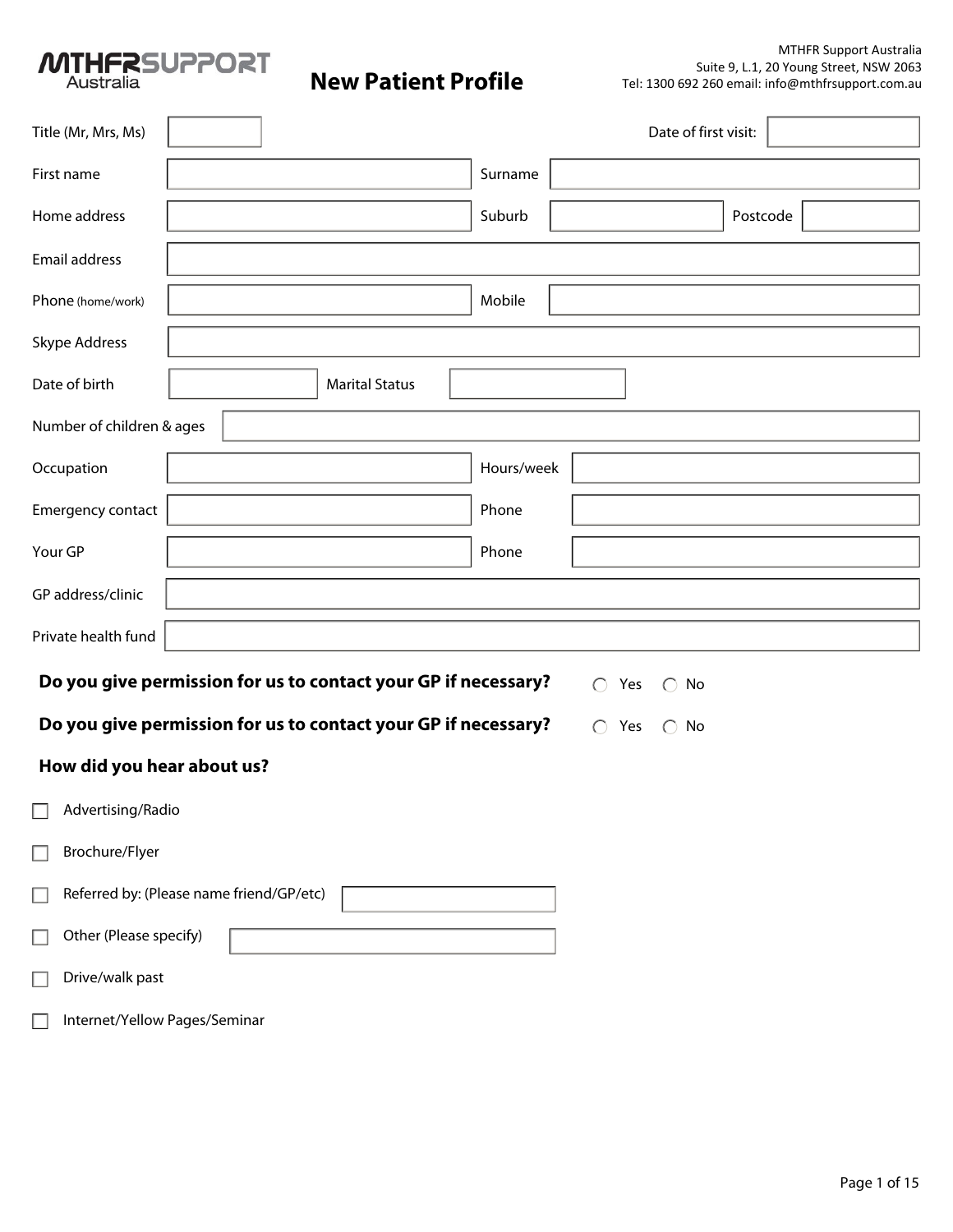

## **What are your main health concerns? Please prioritise for us.**

| 1.               |  |
|------------------|--|
| 2.               |  |
| $\overline{3}$ . |  |
| 4.               |  |
| 5.               |  |
| 6.               |  |

# **What are your wellness & health goals/reason for this visit?**

**Could you be pregnant?**  $\bigcirc$  Yes  $\bigcirc$  No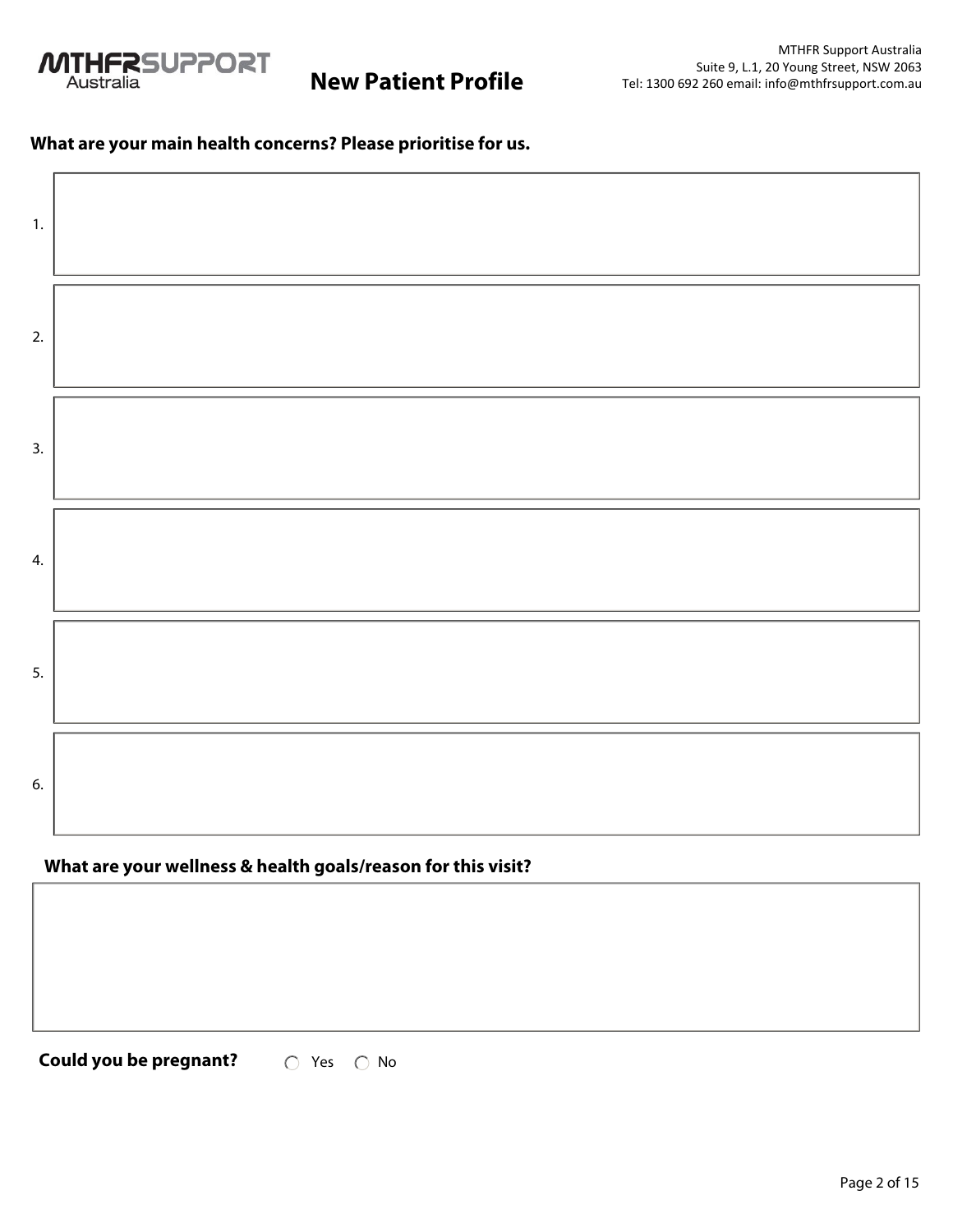

# **Do you have any allergies?**  $\bigcirc$  Yes  $\bigcirc$  No

Please list:

### **Medications/vitamins/supplements:**

### **Environmental:**

### **Food:**

 $\Box$  Gluten

 $\Box$  Dairy

Sulphur (e.g. eggs, garlic, cabbage)

 $\Box$  Sulphites (e.g. red wine)

 $\Box$  Soy

Further detail on type of reaction: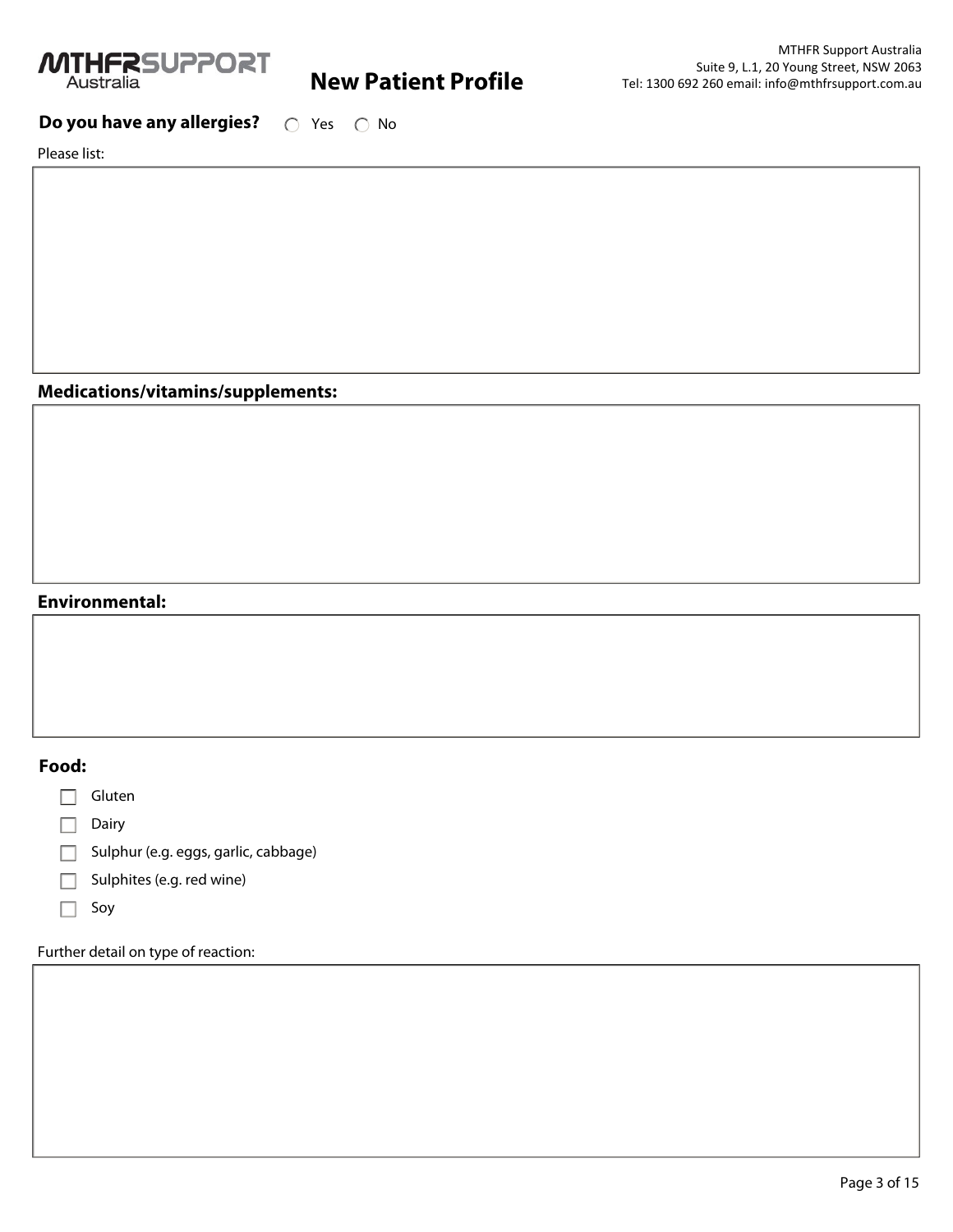

# **List any Pharmaceutical medications you are currently taking**

| Medication | Daily Dose | How long have you been taking this medication? |
|------------|------------|------------------------------------------------|
|            |            |                                                |
|            |            |                                                |
|            |            |                                                |
|            |            |                                                |
|            |            |                                                |
|            |            |                                                |

| List any Nutritional/vitamin/herbal supplements you are currently taking |            |                                                |  |  |  |  |  |  |
|--------------------------------------------------------------------------|------------|------------------------------------------------|--|--|--|--|--|--|
| Supplement                                                               | Daily Dose | How long have you been taking this medication? |  |  |  |  |  |  |
|                                                                          |            |                                                |  |  |  |  |  |  |
|                                                                          |            |                                                |  |  |  |  |  |  |
|                                                                          |            |                                                |  |  |  |  |  |  |
|                                                                          |            |                                                |  |  |  |  |  |  |
|                                                                          |            |                                                |  |  |  |  |  |  |
|                                                                          |            |                                                |  |  |  |  |  |  |

| Health Systems Check (Tick if you experience any of the following symptoms) |                                |                          |                        |  |  |  |  |  |  |
|-----------------------------------------------------------------------------|--------------------------------|--------------------------|------------------------|--|--|--|--|--|--|
| Head                                                                        |                                | Skin, hair, scalp, nails | Ear, nose, and throat  |  |  |  |  |  |  |
|                                                                             | headaches                      | acne                     | deafness               |  |  |  |  |  |  |
|                                                                             | migraine                       | eczema                   | ear noises             |  |  |  |  |  |  |
|                                                                             | dizziness                      | psoriasis                | wax, ear aches         |  |  |  |  |  |  |
|                                                                             | fainting                       | hair loss                | sinusitis              |  |  |  |  |  |  |
| <b>Eyes</b>                                                                 |                                | dandruff                 | loss of sense of smell |  |  |  |  |  |  |
|                                                                             |                                | excess sweating          | blocked nose           |  |  |  |  |  |  |
|                                                                             | eyestrain<br>light sensitivity | itching                  | frequent colds         |  |  |  |  |  |  |
|                                                                             |                                | redness                  | hayfever               |  |  |  |  |  |  |
|                                                                             | blurred vision                 |                          | allergies              |  |  |  |  |  |  |
|                                                                             | watering                       |                          | sneezing               |  |  |  |  |  |  |
|                                                                             | red eye                        |                          |                        |  |  |  |  |  |  |
|                                                                             | painful eye                    |                          | swollen glands         |  |  |  |  |  |  |
|                                                                             |                                |                          | nose bleeds            |  |  |  |  |  |  |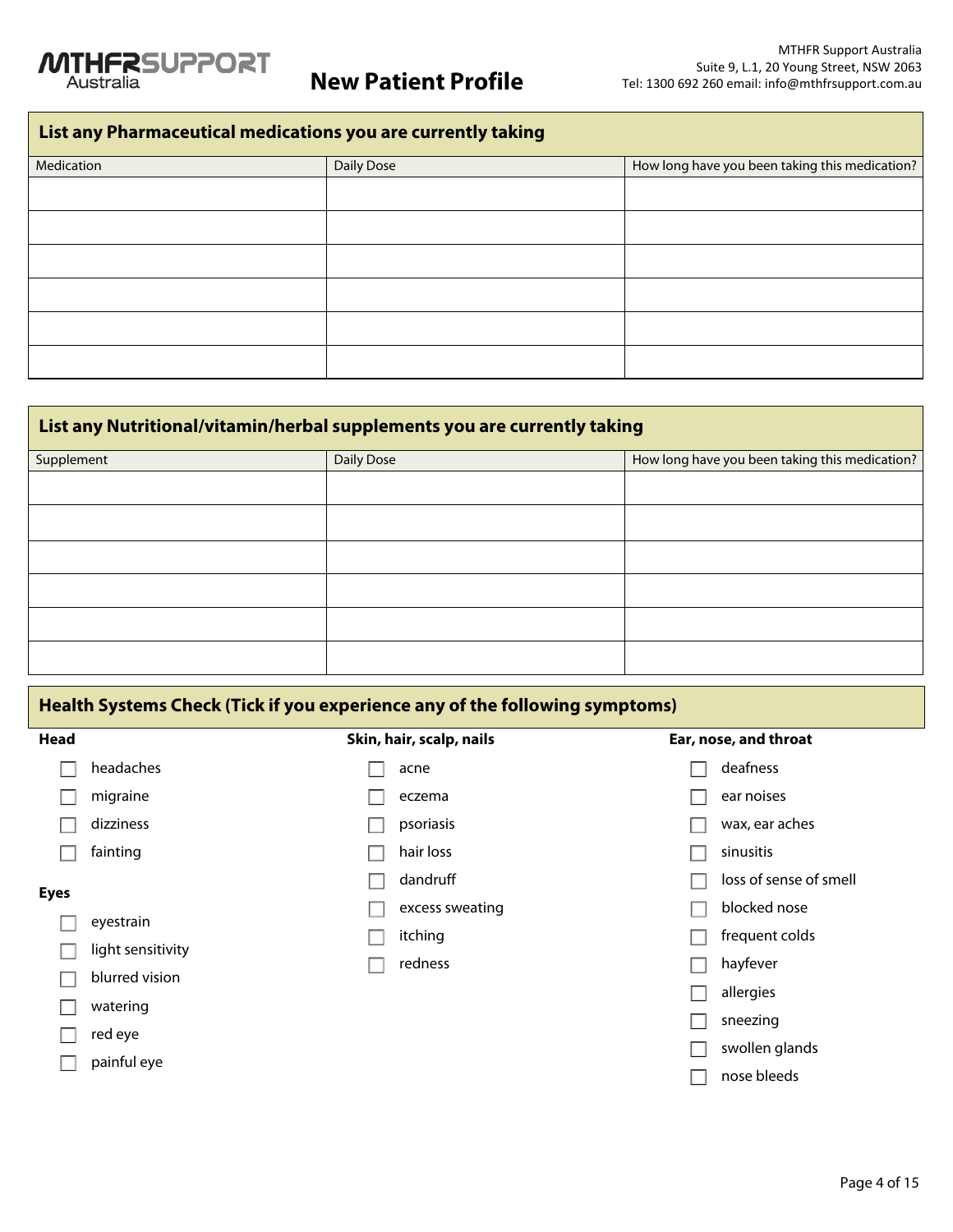

### **Mouth, teeth, & gums**

| toothache           |
|---------------------|
| lost or loose teeth |
| abscesses           |
| ulcers              |
| mercury fillings    |
| bleeding gums       |
| grinding teeth      |
| taste change        |

### **Digestive system**

|                          | acidity                          |
|--------------------------|----------------------------------|
| $\blacksquare$           | burning                          |
| 그                        | bleeding                         |
| $\mathsf{L}$             | indigestion                      |
| $\Box$                   | nausea                           |
| $\Box$                   | sugar cravings                   |
| $\mathsf{L}$             | loss of taste                    |
| $\overline{\phantom{a}}$ | finger nails chip or peel easily |
| $\blacksquare$           | sweat has a strong odour         |
| П                        | bad breath                       |
| $\Box$                   | vomiting                         |
| コ                        | bloating                         |
| П                        | constipation                     |
| Ιl                       | diarrhoea                        |
| $\mathbb{R}$             | haemorrhoids                     |
| $\mathbb{R}$             | fissures                         |
| $\mathcal{L}$            | change of stool colour           |
| $\blacksquare$           | flatulence                       |
|                          | excess belching                  |
|                          |                                  |
|                          |                                  |

### **Neck, shoulders, & arms**

| aching           |
|------------------|
| tension          |
| arm pain         |
| tingling         |
| cold hands &feet |
| joint pains      |
| numhness         |

### **Urinary system**

# $\Box$  thirst  $\Box$  frequent going to toilet, day or night  $\Box$  burning

- $\Box$  infections
- $\Box$  restricted flow
- $\Box$  change in urine colour or smell
- $\Box$  blood in urine

### **Nervous system**

- $\Box$  weakness
- $\Box$  poor coordination
- $\Box$  loss of balance
- $\Box$  memory loss
- $\Box$  difficulty concentration
- $\Box$  numbness
- $\Box$  coldness

### **Emotional Health**

- $\Box$  depression
- **nanxiety**
- $\Box$  restlessness
- $\Box$  excess worry
- $\Box$  nightmares
- $\Box$  insomnia
- mood swings $\Box$

### **Chest**

| pains                |
|----------------------|
| tightness            |
| breathing difficulty |
| coughs               |
| wheezing             |
| palpitations         |

|                          | Female system            |
|--------------------------|--------------------------|
|                          | menstrual irregularities |
|                          | cramps                   |
|                          | <b>PMT</b>               |
| $\overline{\phantom{a}}$ | menopause                |
|                          | hot flushes              |
|                          | loss of libido           |
|                          | discharges               |
| $\mathbf{L}$             | infections               |
|                          | infertility              |
|                          | breast lumps             |
|                          | breast tenderness        |
| Male system              |                          |
|                          | erection concerns        |
|                          | lower back pain          |
|                          | sciatica                 |
|                          |                          |

- joint pains П.
- prostate problems П.
- $\Box$ waking in night to urinate
- change in urine stream  $\Box$ stopping/starting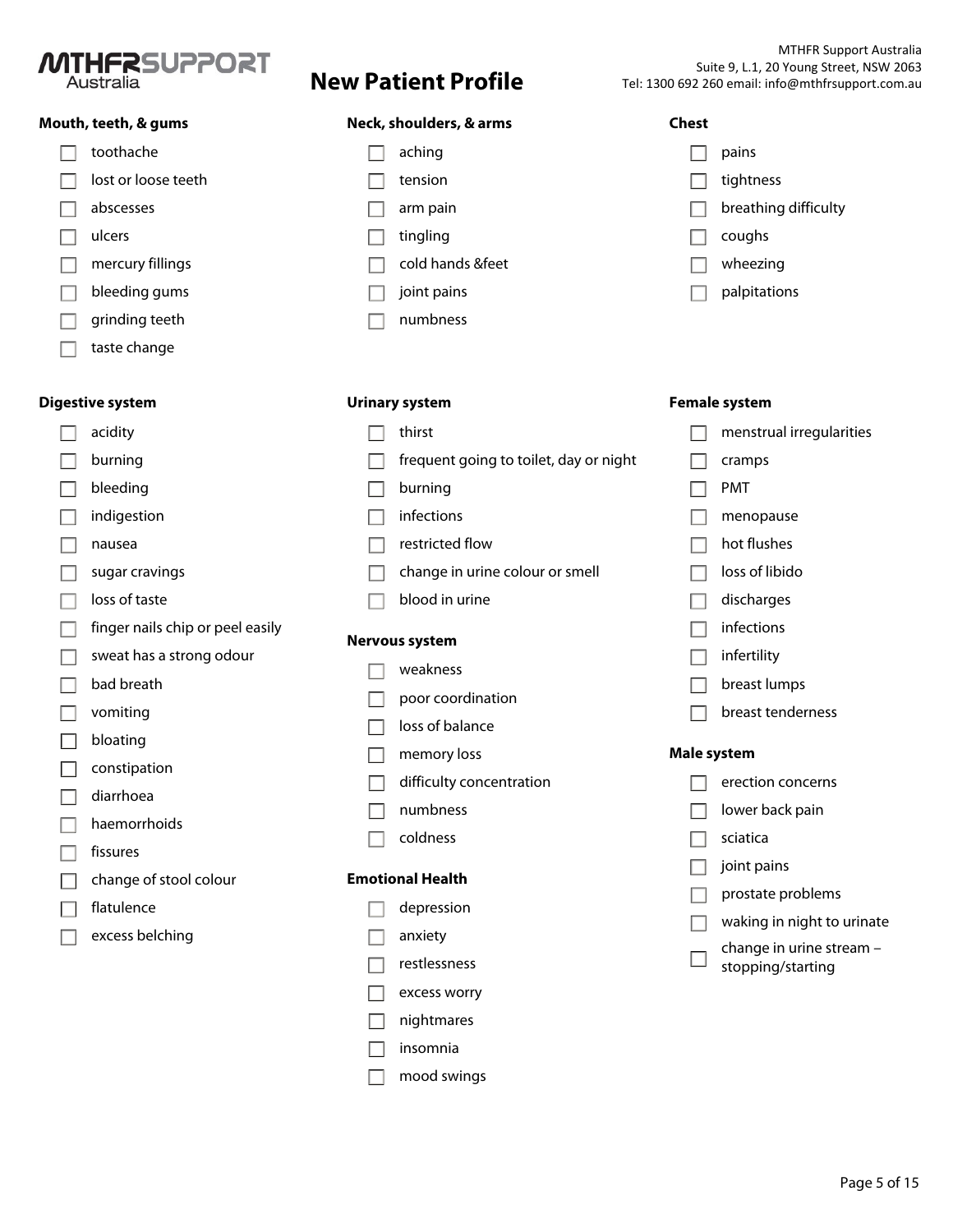

# **General Medical History**

| Details of operations          | What? | When/date?   | Any complications? |
|--------------------------------|-------|--------------|--------------------|
|                                |       |              |                    |
|                                |       |              |                    |
|                                |       |              |                    |
|                                |       |              |                    |
|                                |       |              |                    |
| Details of major illnesses     | What? | When/date?   |                    |
|                                |       |              |                    |
|                                |       |              |                    |
|                                |       |              |                    |
|                                |       |              |                    |
|                                |       |              |                    |
| Details of childhood illnesses | What? | Approx. age? |                    |
|                                |       |              |                    |
|                                |       |              |                    |
|                                |       |              |                    |
|                                |       |              |                    |
|                                |       |              |                    |
|                                |       |              |                    |

# **Have you taken antibiotics in the past? If so, when was the last time and what did you take them for?**

# **Have you been prescribed and taken oral flagyl, tetracycline, antacids, antifungals or steroids?**

## **Please elaborate where required:**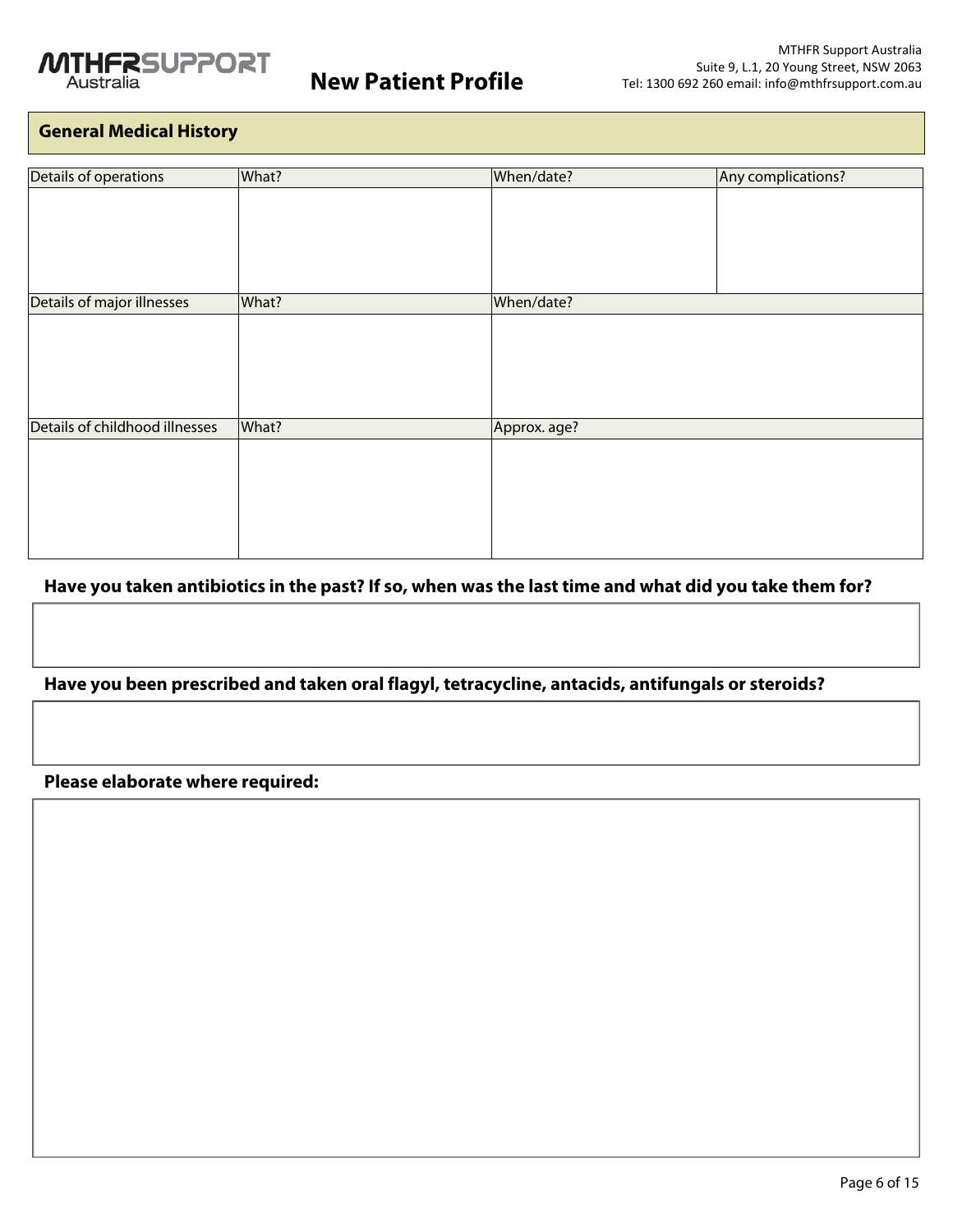# **Family History**

1. Place a tick  $\boxtimes$  in the appropriate place if a family member suffers from this problem.

2. Place a cross  $\boxtimes$  in the appropriate place if a family member has passed away from this illness. If you know their age at the time they passed away please include this information.

| <b>Condition</b> |  | <b>Mother</b> |  | <b>Father</b> |              | <b>Siblings</b><br><b>Maternal</b><br><b>G'mother</b> |  | <b>Maternal</b><br><b>G'father</b> |  | Paternal<br><b>G'mother</b> |  | Paternal<br><b>G'father</b> |  |
|------------------|--|---------------|--|---------------|--------------|-------------------------------------------------------|--|------------------------------------|--|-----------------------------|--|-----------------------------|--|
| 1.               |  |               |  |               |              |                                                       |  |                                    |  |                             |  |                             |  |
| 2.               |  |               |  |               |              |                                                       |  |                                    |  |                             |  |                             |  |
| 3.               |  |               |  |               |              |                                                       |  |                                    |  |                             |  |                             |  |
| 4.               |  |               |  |               |              |                                                       |  |                                    |  |                             |  |                             |  |
| 5.               |  |               |  |               |              |                                                       |  |                                    |  |                             |  |                             |  |
| 6.               |  |               |  |               | $\mathbf{L}$ |                                                       |  |                                    |  |                             |  |                             |  |
|                  |  |               |  |               |              |                                                       |  |                                    |  |                             |  |                             |  |

# **Section 1 - Diet**

## **Tell us about your diet. What do you eat on a daily basis?**

| Dietary evaluation of a typical day |                  |             |  |
|-------------------------------------|------------------|-------------|--|
| On rising                           | <b>Breakfast</b> | mid morning |  |
|                                     |                  |             |  |
|                                     |                  |             |  |
|                                     |                  |             |  |
|                                     |                  |             |  |
|                                     |                  |             |  |
|                                     |                  |             |  |
|                                     |                  |             |  |
|                                     |                  |             |  |
|                                     |                  |             |  |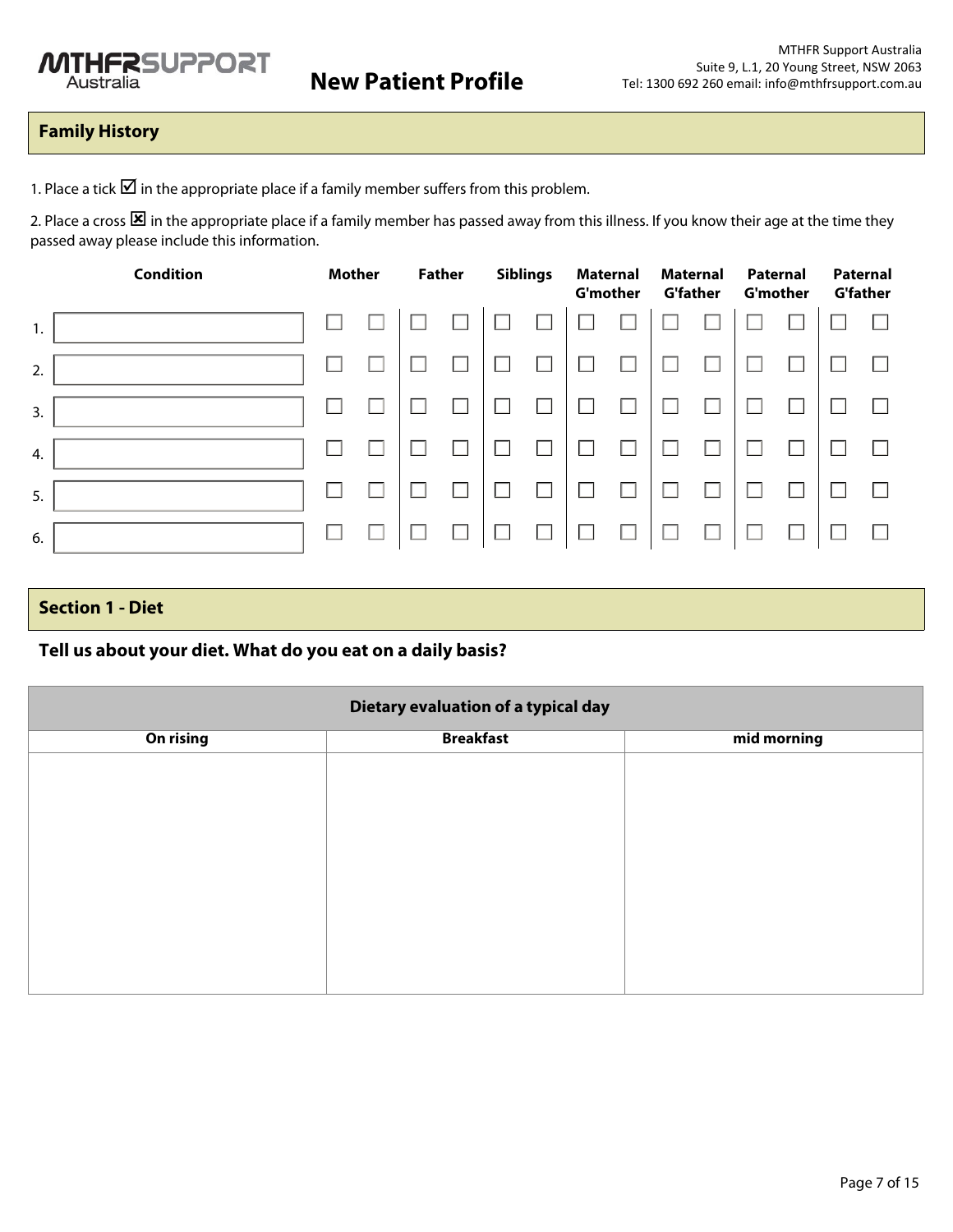

| Dietary evaluation of a typical day |               |                |
|-------------------------------------|---------------|----------------|
| Lunch                               | Mid afternoon | <b>Dinner</b>  |
|                                     |               |                |
|                                     |               |                |
|                                     |               |                |
|                                     |               |                |
|                                     |               |                |
|                                     |               |                |
|                                     |               |                |
|                                     |               |                |
|                                     |               |                |
|                                     |               |                |
|                                     |               |                |
| <b>Dessert</b>                      | Snack/supper  | <b>Bedtime</b> |
|                                     |               |                |
|                                     |               |                |
|                                     |               |                |
|                                     |               |                |
|                                     |               |                |
|                                     |               |                |
|                                     |               |                |
|                                     |               |                |
|                                     |               |                |
|                                     |               |                |

1a. How much water do you drink a day?

1b. How many cups of tea/coffee do you drink in a day. Do you drink energy drinks?

1c. Do you every drink soft drink? If so what and how many bottles/cans per week.

1d. How much alcohol do you drink each day? What do you drink and how many days a week do you drink?

1e. Is there anything you just don't eat ever? If so what is it and why don't you eat it.

1f. What foods make you feel good?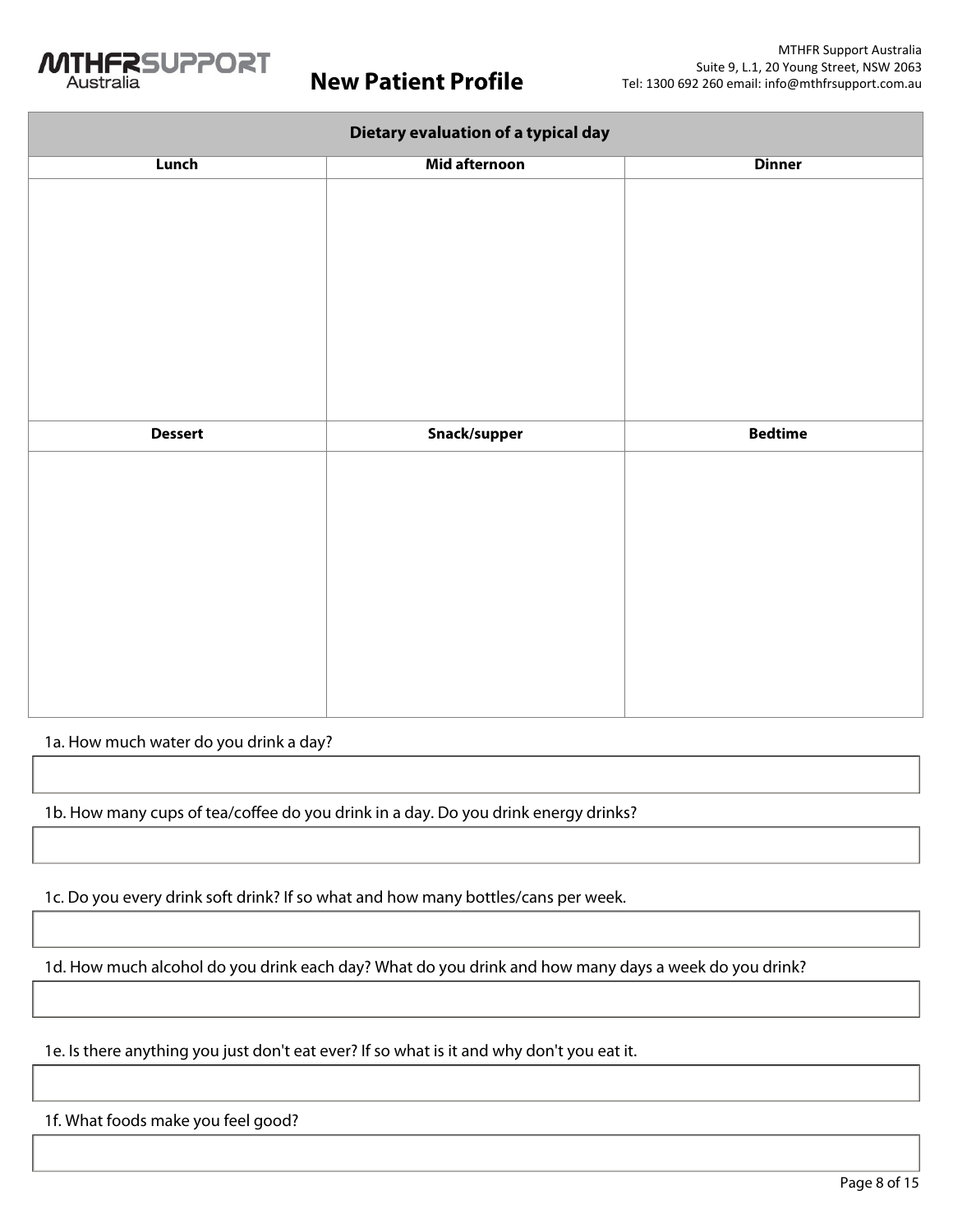### **Section 2 - Sleep**

2a. Do you have any issues sleeping?

2b. If you do, is it staying asleep or falling asleep that's the issue. How long has this been going on?

2c. Do you have difficulty waking up?

Please detail any other issues you are having:

### **Section 3 - Energy**

What are your energy levels like? If 0 is no energy and 10 is the best what would you rate your energy on average each day?

|  |  |  |  |  |  | 01 02 03 04 05 06 07 08 09 010 |  |  |  |
|--|--|--|--|--|--|--------------------------------|--|--|--|
|--|--|--|--|--|--|--------------------------------|--|--|--|

Is your energy consistent? Ie: does your energy fluctuate during the day or is it consistent through the day. If it does fluctuate what is your best time of the day and what is the worst?

### **Section 4 - Weight**

4a. Are you happy with your current weight?

4b. If not do you want to gain/lose weight?

4c. Do you have a history of eating disorders? Please detail.

4d. What is your ideal weight?

4e. How long have you had weight issues?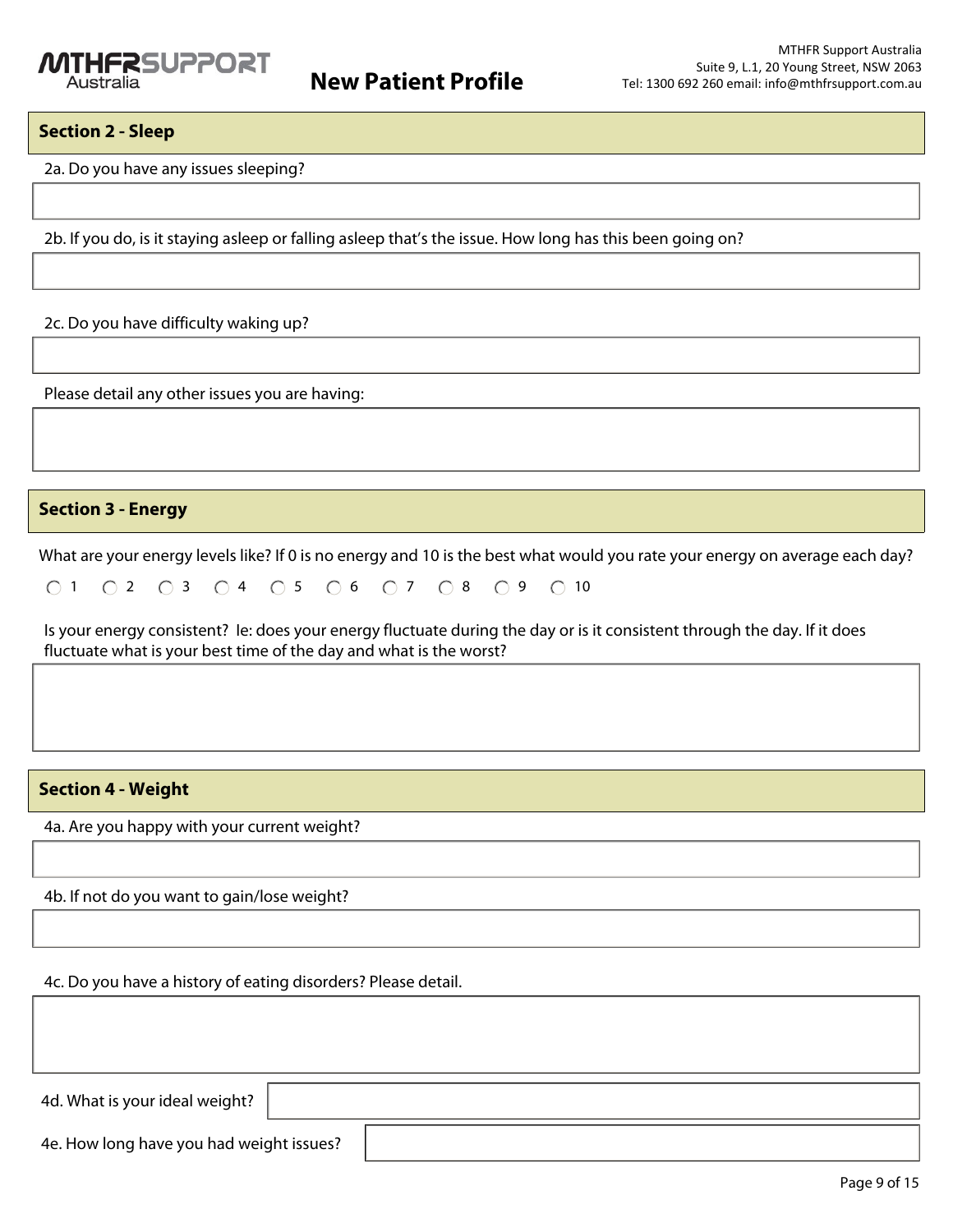# **MTHFRSUPPORT**

# **Section 5 - Gut issues**

| 5a. Do you suffer from nausea?                                     | Yes                                                  | $\bigcirc$ No    |
|--------------------------------------------------------------------|------------------------------------------------------|------------------|
| 5b. If so when, how often a week?                                  |                                                      |                  |
| 5c. is there anything that you think brings it on?                 |                                                      |                  |
| 5d. Do you suffer from pain in the stomach/bowel area?             | $\cap$                                               | Yes $\bigcap$ No |
| 5e. Do you suffer from vomiting?                                   | Yes                                                  | ∩ No             |
| 5f. Do you suffer from burping?                                    | Yes<br>$\left( \begin{array}{c} \end{array} \right)$ | ∴ No             |
| 5g. Do you suffer from wind?                                       | Yes<br>$\left( \begin{array}{c} \end{array} \right)$ | $\bigcirc$ No    |
| 5h. Do you suffer from bloating?                                   | Yes                                                  | $\bigcirc$ No    |
| 5i. If you eat fatty food do you feel sick/queasy?                 | Yes                                                  | $\bigcirc$ No    |
| Please details any issues you have had with digestion in the past: |                                                      |                  |
|                                                                    |                                                      |                  |

# **Section 6 - Bowels**

| 6a. How often do you go to the toilet to pass a stool on a daily basis?                |  |  |  |  |
|----------------------------------------------------------------------------------------|--|--|--|--|
| 6b. Do you every miss a day ie: have constipation? If so how many days would you skip? |  |  |  |  |
| 6c. Do the stools float or sink?                                                       |  |  |  |  |
| 6d. What colour are they? Light brown, mid brown, dark brown, yellowish, greenish?     |  |  |  |  |
| 6e. Is there any blood / mucous in the stool?                                          |  |  |  |  |
| 6f. Do you suffer from constipation/diarrhea or both?                                  |  |  |  |  |
| 6g. Do you use laxatives? $\bigcirc$ Yes $\bigcirc$<br>No.                             |  |  |  |  |

Please detail any issues you have had with your bowels in the past: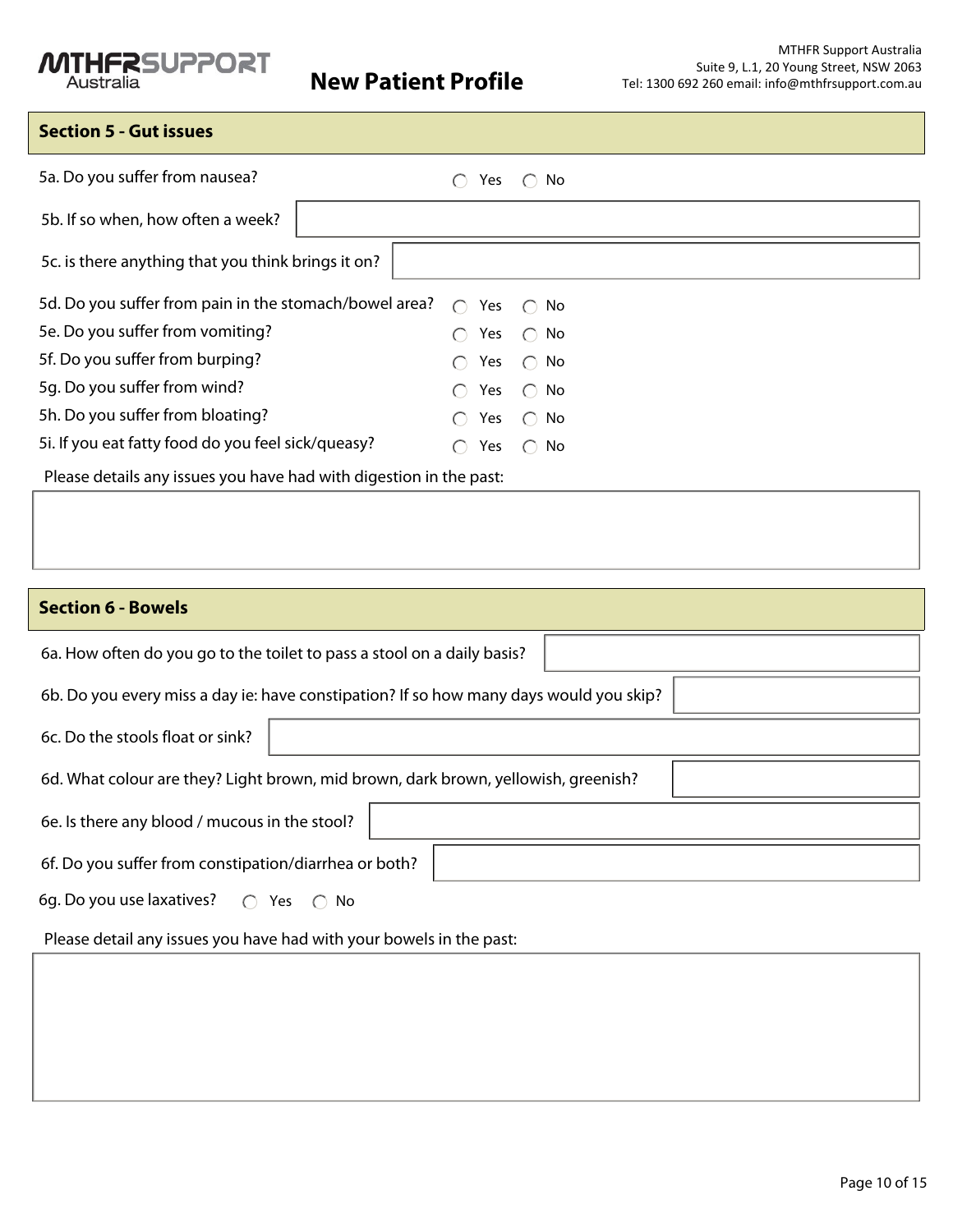# **NTHERSUPPORT**

# **Section 7 - Immune system / respiratory system** 7a. How many colds or flu do you get a year? 7b. How long does it normally take you to recover? 7c. Have you every smoked? Or do you smoke? Now? How many do you smoke a day. 7d. Have you every taken recreational drugs? If so what? How often, and do you still take them now? 7e. Do you every suffered swollen glands, hayfever, sinus, post nasal drip (ie: feel like something is always dripping down the back of your throat) 7f. Have you ever had asthma?  $\bigcirc$  Yes  $\bigcirc$  No 7g. Do you every get short of breath?  $\bigcirc$  Yes  $\bigcirc$  No 7h. Do you get nose bleeds  $\bigcirc$  Yes  $\bigcirc$  No 7i. Do you ever get a cough?  $\bigcirc$  Yes  $\bigcirc$  No Please detail any history: **Section 8 - Kidneys** 8a. Do you get thirsty a lot?  $\bigcirc$  Yes  $\bigcirc$  No 8b. Do you have to get up through the night to go to the toilet to urinate? If so how many times? 8c. Have you had any issues with your bladder? 8d. Has your urination changed at any time? Do you get urgency? Do you urinate a lot? 8e. Have you ever seen blood in your urine?  $\bigcirc$  Yes  $\bigcirc$  No 8g. Do you every see blood in the urine?  $\bigcirc$  Yes  $\bigcirc$  No 8h. Have you had recurrent cystitis or urinary tract infections?  $\bigcirc$  Yes  $\bigcirc$  No Please detail any issues you've had in the past: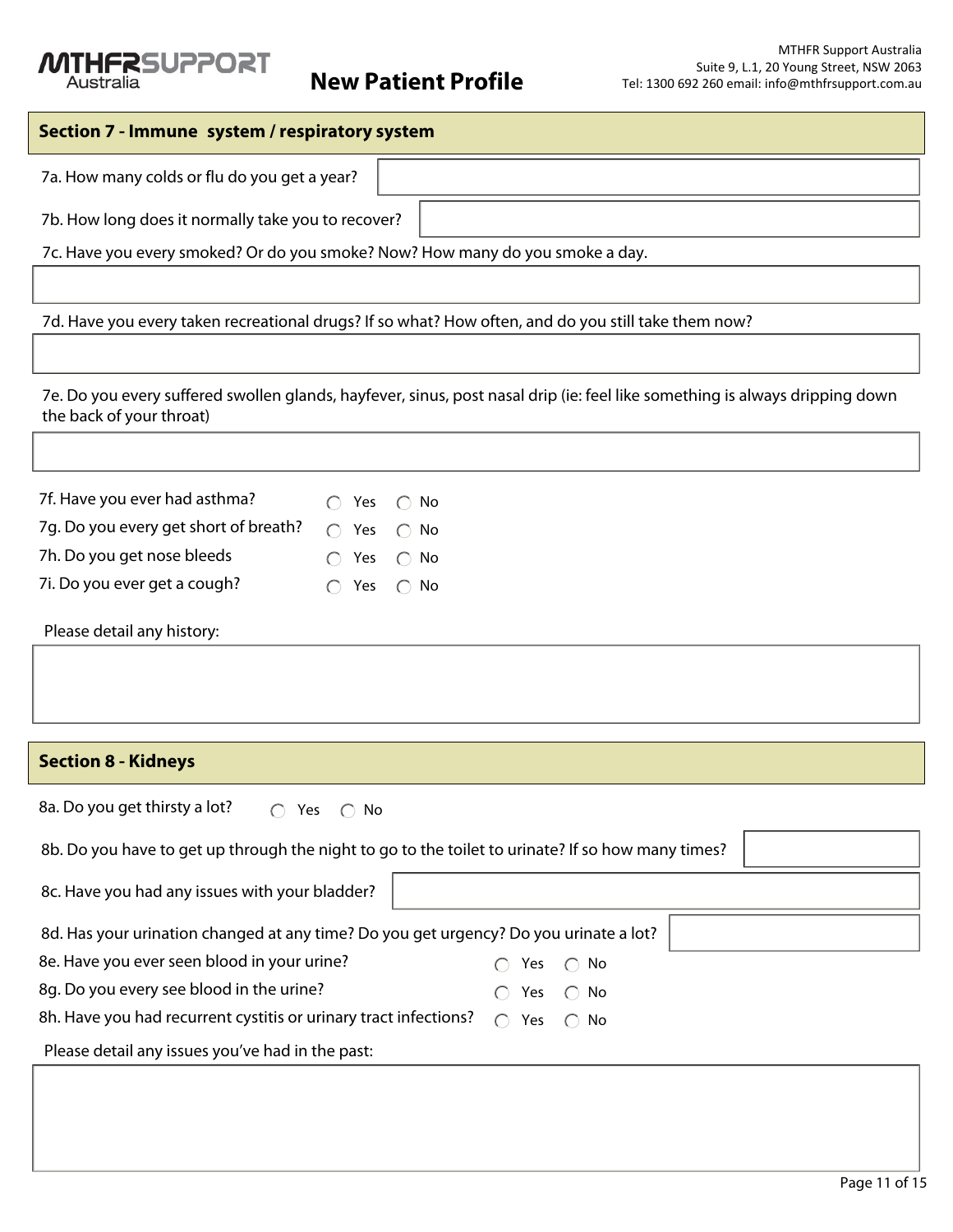## *NTHERSUPPORT* Australia

# **Section 9 - Female Reproductive System** 9a. At what age did you get your period? 9b. Are you still menstruating? If not at what age did you go through menopause? 9c. If you are still getting your period, is your cycle regular ie: does it come every 28 days. If not please detail 9d. How many days do you bleed? 9e. What is the blood flow like? Heavy / light? 9f. Do you get any clots in the blood flow?

9g. Do you get any PMS symptoms (ie: sore breasts, mood changes, pain, anxiety, cramps). Please detail.

9h. Are your pap smears up to date? When was your last one? Have they all been clear?

| 9i. Have you ever had wart viruses/infections?    |  |
|---------------------------------------------------|--|
| 9j. Have you ever had recurring thrush?           |  |
| 9k. What is your contraceptive method?            |  |
| 9l. Have you had any pregnancies? If so how many? |  |
| 9m. Have you had any issues trying to conceive?   |  |
| Please detail any reproductive health issues:     |  |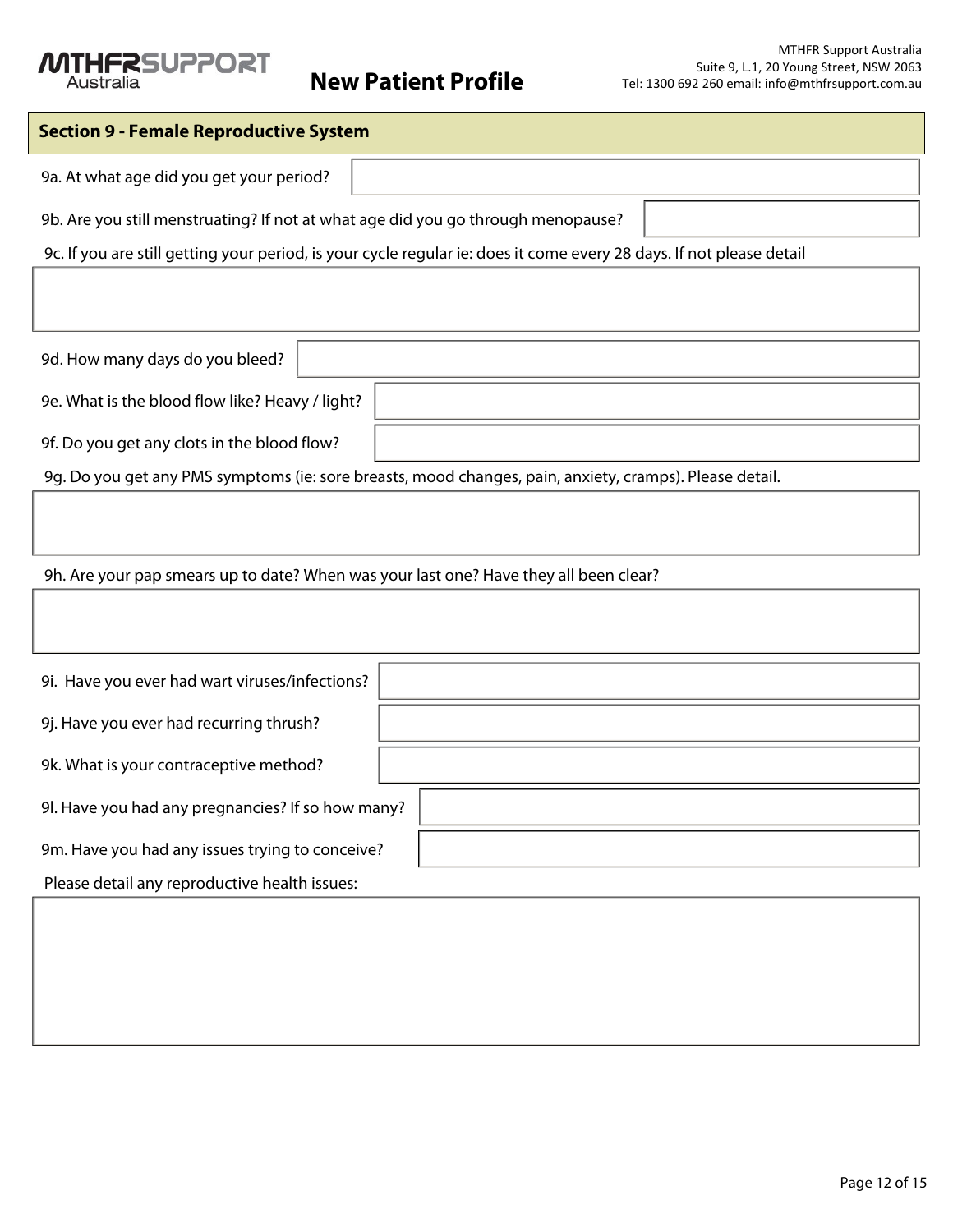

| <b>Section 10 - Male Reproductive System</b>          |  |  |
|-------------------------------------------------------|--|--|
| 10a. Have you had any issues with sexual dysfunction? |  |  |
| 10b. Have you had any issues with infections?         |  |  |
| 10c. Have you had any issues with conceiving?         |  |  |
| Please detail any previous health issues:             |  |  |

# **Section 11 - Cardiovascular system/circulation**

| 11a. Have you had any issues with your heart?                    |  |
|------------------------------------------------------------------|--|
| 11b. Have you had any chest pain/ palpitations?                  |  |
| 11c. Do you suffer from cold hands/fee                           |  |
| 11d. Do you or anyone in your family suffer from varicose veins. |  |
| 11e. Do you get dizzy on standing?                               |  |
| 11f. you're your blood pressure usually high or low?             |  |

# **Section 12 - Musculoskeletal system**

| 12a. Do you get cramps in your legs/feet regularly                                      | $\cap$ Yes $\cap$ No       |  |
|-----------------------------------------------------------------------------------------|----------------------------|--|
| 12b. Do you get back pain, stiffness?                                                   | $\bigcap$ Yes $\bigcap$ No |  |
| 12c. Do you ever get tingling, numbness, pins and needles? $\bigcirc$ Yes $\bigcirc$ No |                            |  |
| Please detail:                                                                          |                            |  |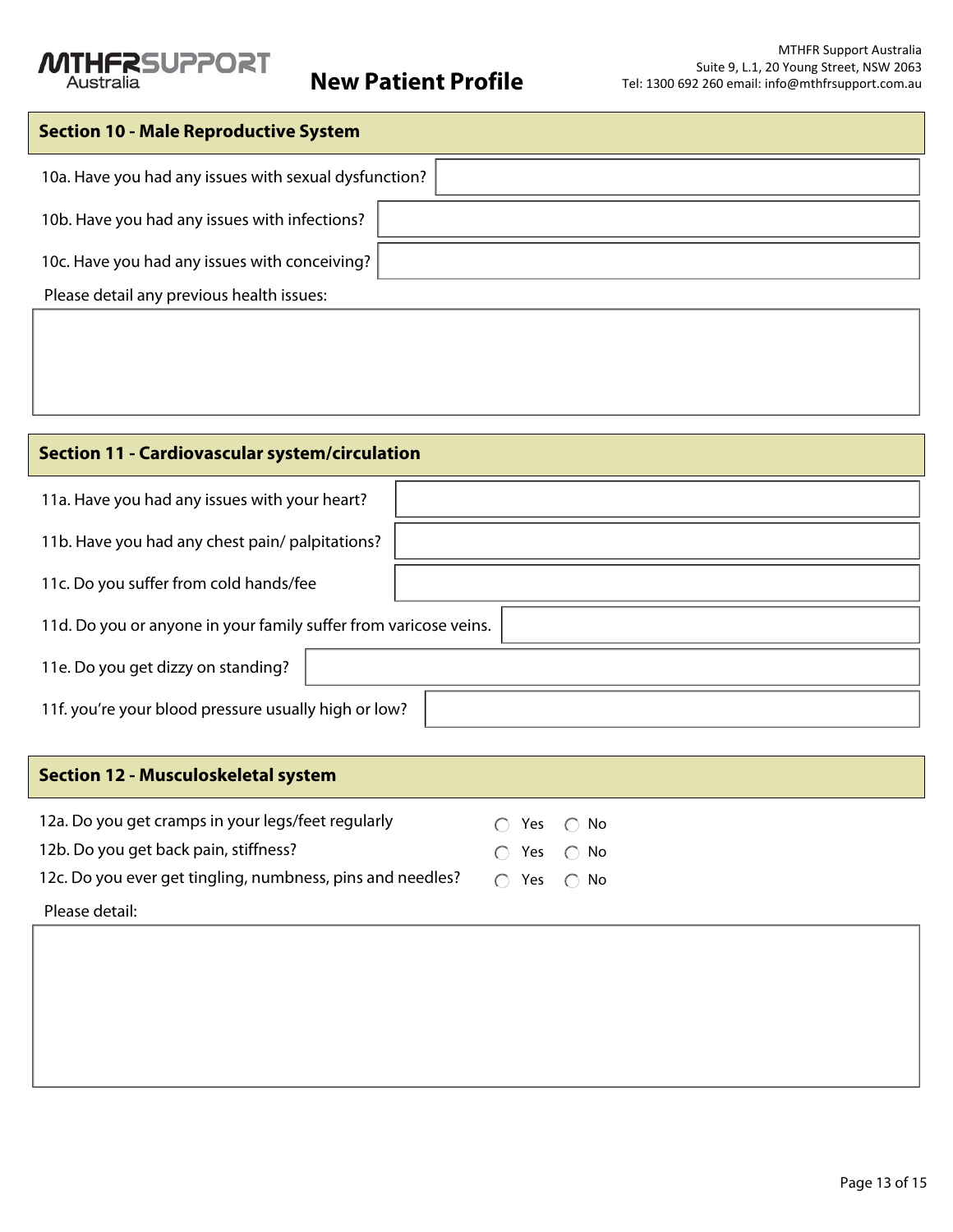# **Section 13 - Skin**

13a. Do you have any issues with your skin – dry, eczema, psoriasis, warts, how do you heal?)

**Section 14 - Exercise**

How much exercise do you do a week. Please list and time you spend doing it.

# **Section 15 - Relax**

What do you like to do to relax?

# **Section 16 - Anxiety**

16a. Do you suffer from anxiety/panic attacks?  $\bigcirc$  Yes  $\bigcirc$  No

16b. On a scale of 0 (no anxiety) and 10 (panic attack) what is your anxiety level?

0 1 0 2 0 3 0 4 0 5 0 6 0 7 0 8 0 9 0 10

16c. What symptoms do you get ie: sweating, shaking, fear of going outside, dizziness, vomiting, blurred vision?

| 16d. How long has this been going on?        |  |
|----------------------------------------------|--|
| 16e. Was there something that started it?    |  |
| 16f. Is there anything that makes it better? |  |
| 16g. is there anything that makes it worse?  |  |
| Please detail:                               |  |